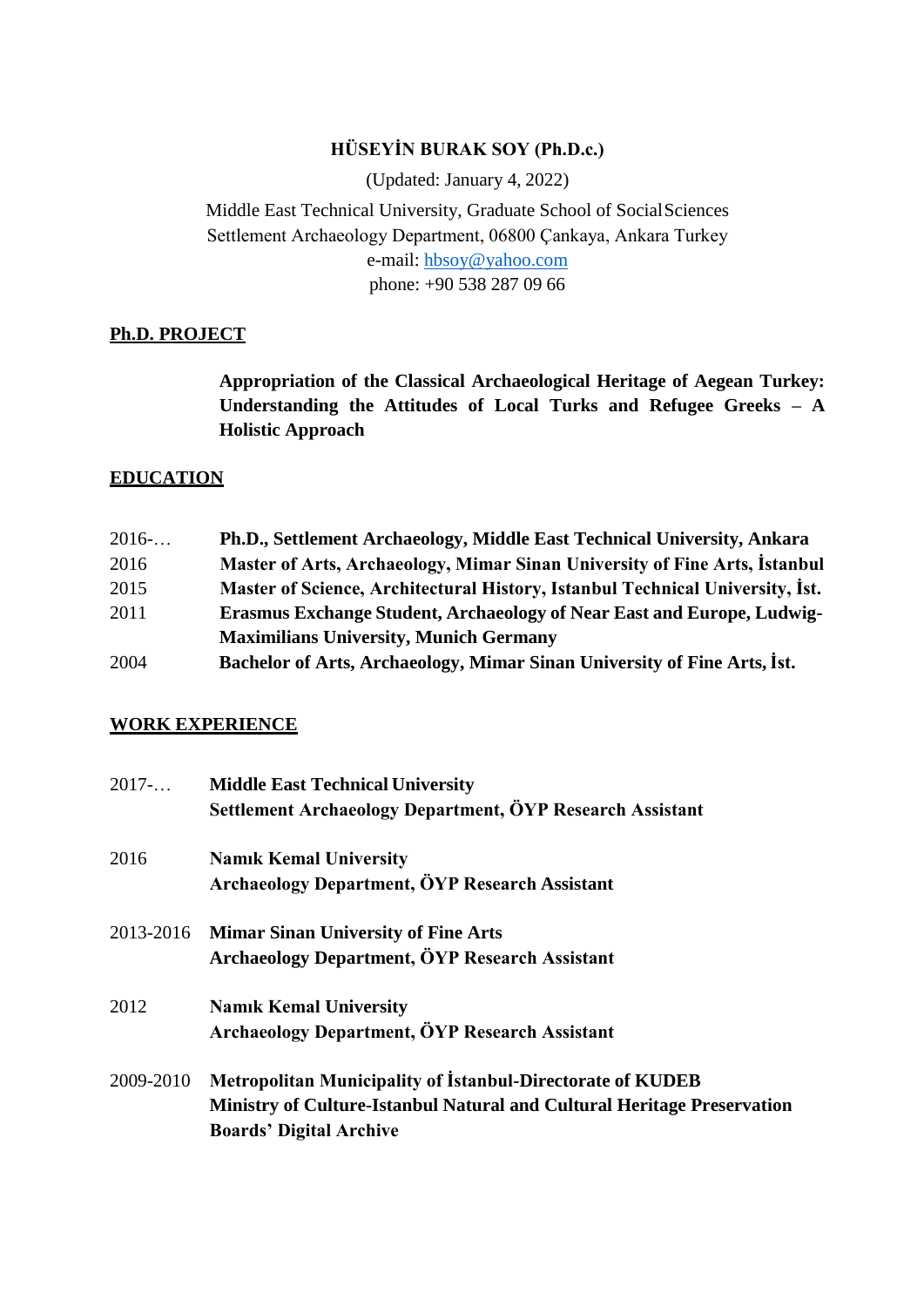#### **EXCAVATION AND RESEARCH EXPERIENCE**

| 2019      | <b>Aigai Excavations, Zooarchaeology Project Team Member</b>     |
|-----------|------------------------------------------------------------------|
|           | <b>Manisa Celal Bayar University</b>                             |
| 2017      | Bozburun Peninsula Prehistoric Survey, Archaeologist             |
|           | <b>Middle East Technical University</b>                          |
| 2008      | Dara - Anastasioupolis Excavations, Archaeologist                |
|           | <b>Museum of Mardin Province - İstanbul Technical University</b> |
| 2006-2008 | <b>Marmaray Archaeological Excavations, Archaeologist</b>        |
|           | <b>İstanbul Archaeological Museums</b>                           |
| 2005      | <b>Burgaz</b> - Ancient Cnidus Excavations, Archaeologist        |
|           | <b>Middle East Technical University</b>                          |
| 2004      | Yerebatan Cistern Research, Assistant, Archeologist              |
|           | <b>French Institute of Anatolian Studies</b>                     |
| 2003      | İstanbul Historical Peninsula Survey, Archaeologist              |
|           | University of Reading - İstanbul University                      |
| 2002      | <b>Ephesus Excavations, Archaeologist (Student)</b>              |
|           | <b>Austrian Archaeological Institute</b>                         |
| 2001-2002 | <b>Denizli-Aydın Provinces Survey of Cultural</b>                |
|           | <b>Inventory, Archaeologist (Student)</b>                        |
|           | <b>Turkish Academy of Sciences (TÜBA)</b>                        |
| 2000-2001 | Karaevlialti - Heraion Teichos Excavations,                      |
|           | <b>Archaeologist (Student) Mimar Sinan University of</b>         |
|           | Fine Arts - Museum of Tekirdağ Province                          |

#### **PRESENTATIONS**

2021 **The Centre for Advanced Study Sofia (CAS), The Construction of Knowledge in Archaeology and Art History in Southeastern Europe, 1st Spring School: The Impact of the Political in Archaeological Research, Junior Colloquium**

> Paper: "Peace and Conflict on Heritage: A Comparison of Greece and Turkey World Heritage Lists for the Study of the Concept of Heritage as a Tool for Peace"